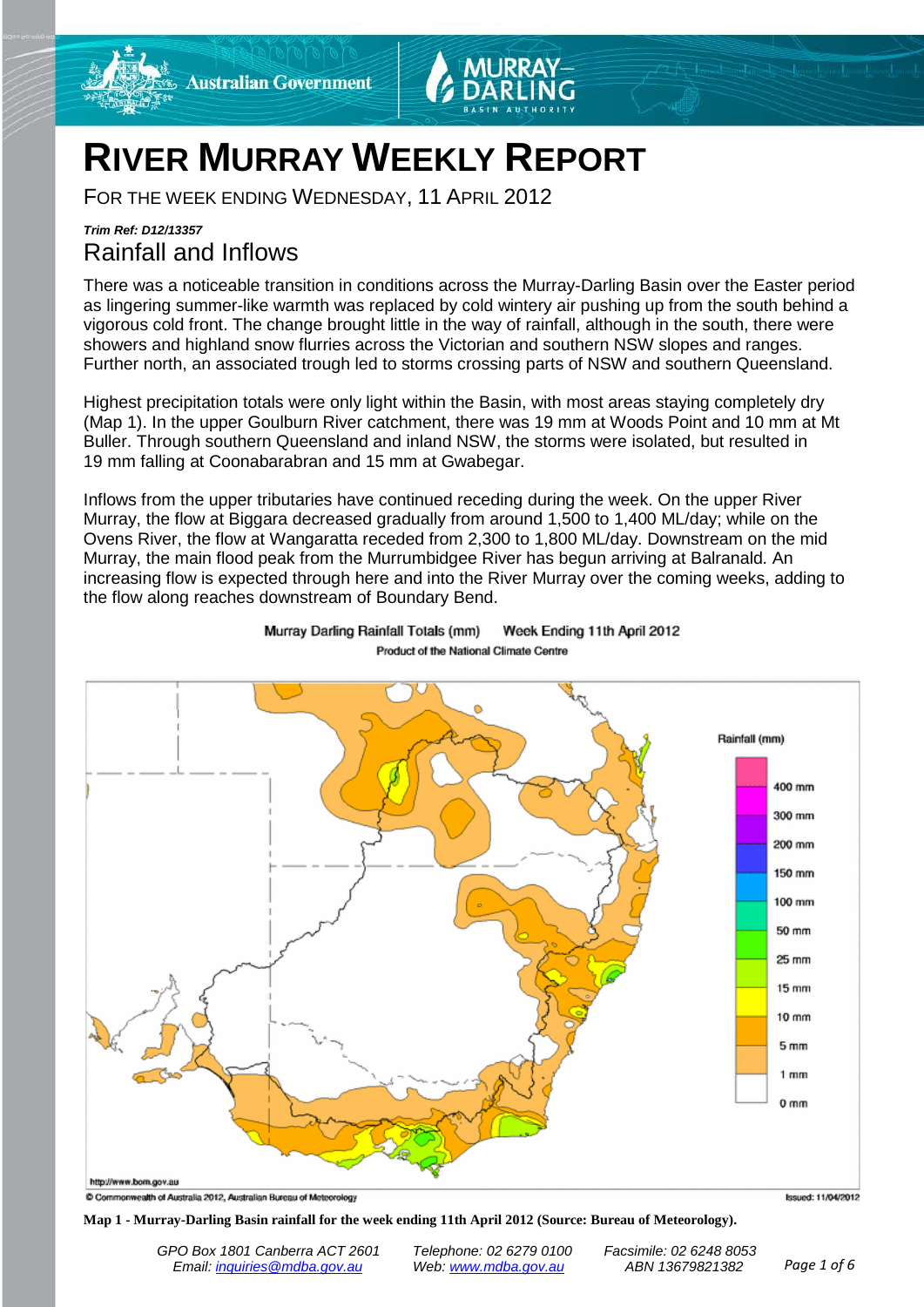# River Operations

MDBA active storage decreased by 39 GL during the week and is currently 7,032 GL (82% capacity). At Dartmouth Reservoir, the storage increased by 6 GL and is now 3,184 GL (83% capacity). The release from Dartmouth, measured at Colemans, remained at 200 ML/day. At Hume Reservoir, the storage decreased by 34 GL during the week and is now 2,633 GL (88% capacity). The release from Hume was decreased over the Easter period and is currently targeting a flow downstream at Doctors Point of 10,200 ML/day. The target flow is expected to remain in the range of 10,000 to 11,000 ML/day over the coming days.

At Lake Mulwala, the pool level is currently 124.81 m AHD. The weir was operated to maintain a pool level close to 124.8 m AHD over the Easter period but the level should now ease back towards 124.7 over the coming days depending on any variation from the expected diversions. Diversions from Lake Mulwala have remained fairly steady over the past two weeks averaging around 6,800 ML/day over the last 7 days compared with 6,700 ML/day during the preceding week. The release from Yarrawonga Weir is currently 7,000 ML/day, and is expected to remain steady over the coming week.

Downstream at the Edward River and Gulpa Creek Offtakes, diversion into the Edward River has remained steady at around 1,600 ML/day through the Edward River offtake and 350 ML/day through the Gulpa Creek Offtake. Along the Bullatale Creek, the flow has now dropped back to 80 ML/day, well down from the peak of 4,800 ML/day observed on 15 March. At the Edward escape, water continues to be delivered from Mulwala Canal to the Edward River, while the additional flow being added to the Wakool system is now being reduced. At Stevens Weir, the release has averaged around 2,000 ML/day during the week and is expected to remain above 2,000 ML/day over the coming days. On the Billabong Creek, very high flows are continuing at Darlot. The level has remained fairly steady over the past week with the flow at around 5,600 ML/day. Downstream on the Edward River, the flow at Moulamein has crept back up and is now flowing at 9,200 ML/day following the arrival of flood flows from the Billabong Creek. On the lower Wakool River the flow at Kyalite peaked at around 18,000 ML/day last week and has now receded to 15,800 ML/day.

On the Goulburn River, the flow at McCoys Bridge receded from 4,400 to 3,000 ML/day, but should rise slightly in the coming days. At Torrumbarry Weir the flow in the Murray has receded for most of the week and is now at 9,900 ML/day. The flow should decrease only slightly over the coming days. At Swan Hill, the flow fell away as expected, decreasing from 19,700 to 11,200 ML/day.

Inflow from the Murrumbidgee River began increasing more rapidly over the last few days as the main flood waters started to arrive at Balranald, where the flow is now 12,500 ML/day and rising. The Bureau of Meteorology is now forecasting a peak close to 6.8 m on 20 April with minor to moderate flooding. For information regarding flood warnings please refer to the Bureau of Meteorology website at [www.bom.gov.au.](http://www.bom.gov.au/)

At Euston, the flow peaked late in the week at 37,300 ML/day. This peak has come in well under previous expectations and is due to the delayed arrival of flood water from the Murrumbidgee River, which is now forecast to arrive well after the River Murray peak has passed. However, a slow and extended recession is now expected, and should maintain good flows through the Sunraysia region and into South Australia for many weeks to come. The level at Euston rose to just above normal pool level over Easter but has now dropped back slightly. The weir will now be re-instated, with stop logs being added gradually over the coming days in order to hold the pool relatively steady.

At Mildura, the final stages of the weir removal will not be required due to the lower peak. The level continued rising slowly over the Easter period and is now 33.54 m AHD or 86 cm below normal pool level. Drop bars will be added back to the weir resulting in the level rising back towards normal pool level during the coming days.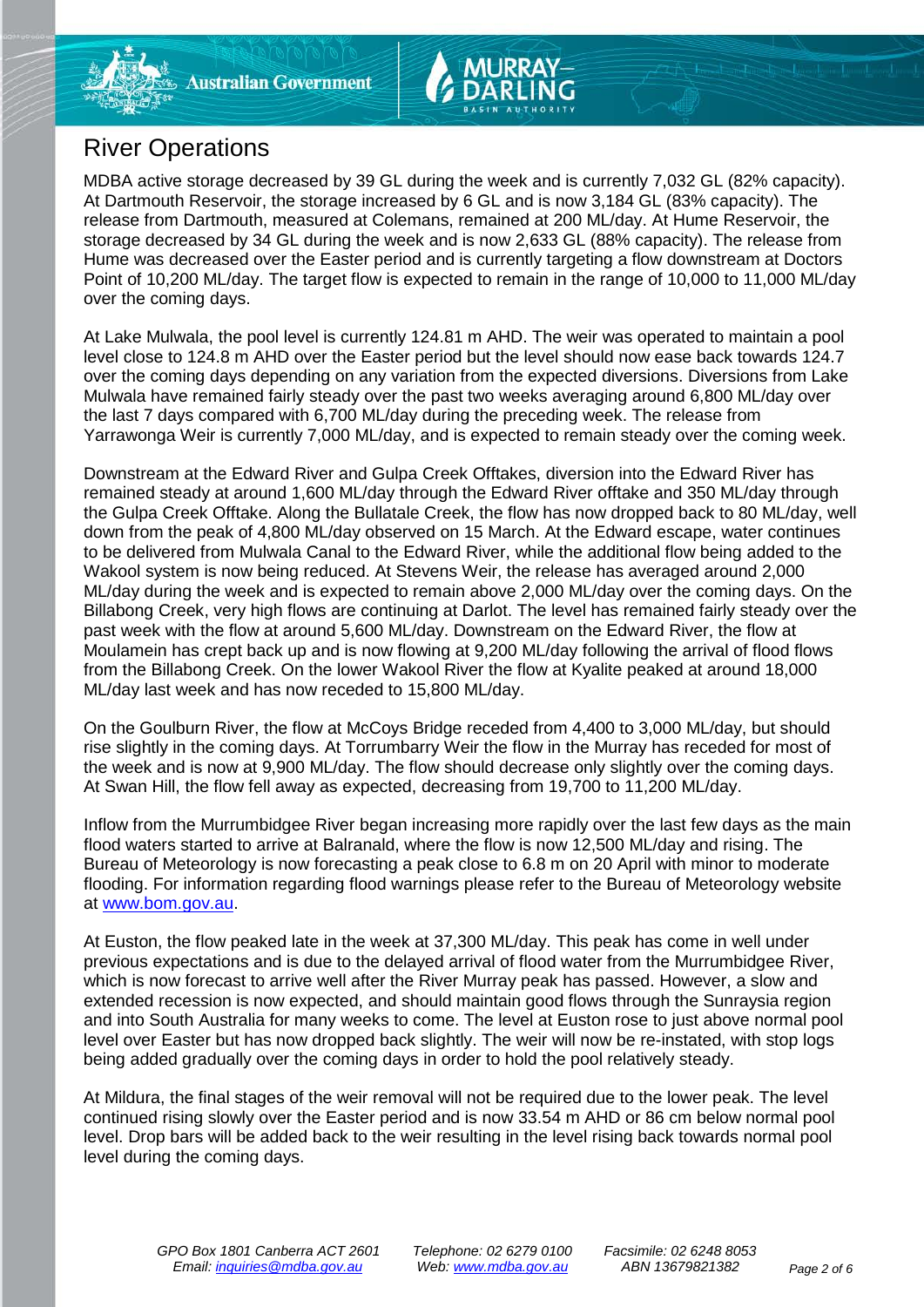On the Darling River, the flow at Wilcannia – upstream of the Menindee Lakes – is now in excess of 40,000 ML/day and close to a peak causing major flooding. A similar flow rate is also passing along the Talyawalka Creek, an anabranch of the Darling River that flows during flood events. At Menindee Lakes, the storage volume has increased by 18 GL to 1,432 GL (83%). Release from the Lakes (measured at Weir 32) has been held at an average of 35,000 ML/day during the past week, and with inflows gradually increasing, the lakes will continue to rise over the coming weeks as peak flood flows arrive from upstream. On the lower Darling, the flow at Burtundy continues to inch up and is now flowing at around 19,000 ML/day. For further information on the flood operations at Menindee Lakes, please refer to the NSW Office of Water website [\(www.water.nsw.gov.au\)](http://www.water.nsw.gov.au/).

At Wentworth, the flow continued rising over Easter, reaching 58,400 ML/day. With the weir dismantled, the river remains free flowing through the weir, however with a peak now expected at Wentworth during the coming week, the timing for re-instating the navigable pass will be under review early next week.

At Lake Victoria, the storage volume decreased by 30 GL and is currently 434 GL (64% capacity). The flow to South Australia has averaged 59,400 ML/day over the past week and is expected to remain close to 60,000 ML/day over the next few days but may begin decreasing later in the week.

At the Lower Lakes, strong south-westerly winds combined with relatively high tides forced Barrage gates to be closed at times during the past week; and with increasing inflows, the average level rose by 9 cm to 0.74 m AHD (1 cm below full supply level).

# **For media inquiries contact the Media Officer on 02 6279 0141**

DAVID DREVERMAN Executive Director, River Management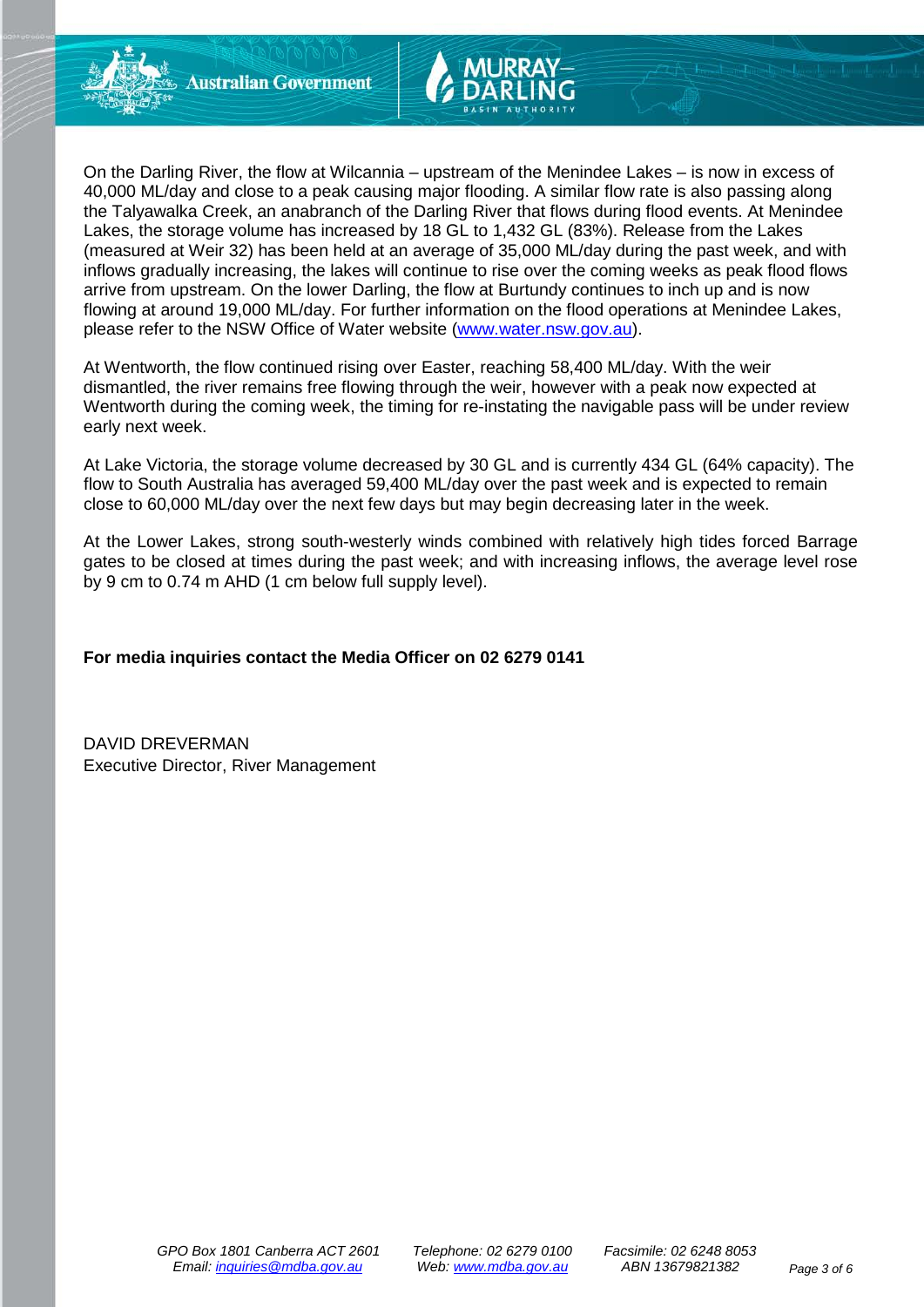



# Water in Storage Week ending Wednesday 11 Apr 2012

| <b>MDBA Storages</b>             | Full<br>Supply<br>Level | Full Supply<br>Volume | Current<br>Storage<br>Level |         | Current<br>Storage |        | Active<br>Storage | Change in<br>Total<br>Storage<br>for the<br>Week |
|----------------------------------|-------------------------|-----------------------|-----------------------------|---------|--------------------|--------|-------------------|--------------------------------------------------|
|                                  | $(m$ AHD)               | (GL)                  | $(m$ AHD)                   | (GL)    | %                  | (GL)   | (GL)              | (GL)                                             |
| Dartmouth Reservoir              | 486.00                  | 3856                  | 475.15                      | 3 1 8 4 | 83%                | 71     | 3 1 1 3           | $+6$                                             |
| Hume Reservoir                   | 192.00                  | 3 0 0 5               | 190.20                      | 2656    | 88%                | 23     | 2633              | $-34$                                            |
| Lake Victoria                    | 27.00                   | 677                   | 24.87                       | 434     | 64%                | 100    | 334               | $-30$                                            |
| Menindee Lakes                   |                         | 1 7 3 1 *             |                             | 1 4 3 2 | 83%                | (480#) | 952               | $+18$                                            |
| <b>Total</b>                     |                         | 9 2 6 9               |                             | 7706    | 83%                | $ -$   | 7032              | -39                                              |
| <b>Total Active MDBA Storage</b> |                         |                       |                             |         |                    |        | $82\%$ ^          |                                                  |

#### **Major State Storages**

| <b>Burriniuck Reservoir</b> | 026     | 947  | 92% |     | 944 | ΓU    |
|-----------------------------|---------|------|-----|-----|-----|-------|
| <b>Blowering Reservoir</b>  | 631     | 530  | 94% | 24  | 506 | $-19$ |
| Eildon Reservoir            | 3 3 3 4 | 2989 | 90% | 100 | 889 | -54   |

\* Menindee surcharge capacity – 2050 GL \*\* All Data is rounded to nearest GL \*\*

# NSW takes control of Menindee Lakes when storage falls below 480 GL, and control reverts to MDBA when storage next reaches 640 GL ^ % of total active MDBA storage

**Snowy Mountains Scheme Snowy diversions for week ending 10 Apr 2012** 

| <b>Storage</b>         | <b>Active Storage</b><br>(GL) | Weekly Change<br>(GL) | Diversion (GL)   | This Week | From 1 May<br>2011 |
|------------------------|-------------------------------|-----------------------|------------------|-----------|--------------------|
| Lake Eucumbene - Total | 2498                          | n/a                   | Snowy-Murray     | +0        | 310                |
| Snowy-Murray Component | 906                           | n/a                   | Tooma-Tumut      | +4        | 347                |
| <b>Target Storage</b>  | 1 340                         |                       | Net Diversion    | -4        | - 38               |
|                        |                               |                       | Murray 1 Release | $+2$      | 718                |

### **Major Diversions from Murray and Lower Darling (GL) \***

| <b>New South Wales</b>    | This Week | From 1 July<br>2011 | Victoria                        | This Week | From 1<br><b>July 2011</b> |
|---------------------------|-----------|---------------------|---------------------------------|-----------|----------------------------|
| Murray Irrig. Ltd (Net)   | 18.1      | 993                 | Yarrawonga Main Channel (net)   | 6.5       | 190                        |
| Wakool Sys Allowance      | 0.0       | 26                  | Torrumbarry System + Nyah (net) | 19.9      | 480                        |
| Western Murray Irrigation | 0.4       | 20                  | Sunraysia Pumped Districts      | 1.8       | 85                         |
| Licensed Pumps            | 4.2       | 169                 | Licensed pumps - GMW (Nyah+u/s) | 0.4       | 49                         |
| Lower Darling             | 8.4       | 250                 | Licensed pumps - LMW            | 3.3       | 252                        |
| <b>TOTAL</b>              | 31.1      | 1458                | TOTAL                           | 31.9      | 1056                       |

\* Figures derived from estimates and monthly data. Please note that not all data may have been available at the time of creating this report. \*\* All data above is rounded to nearest 100 ML for weekly data and nearest GL for cumulative data\*\*

#### **Flow to South Australia (GL)**

| Flow to South Australia (GL)<br>* Flow to SA will be greater than entitlement for<br>April due to Unregulated Flows and Additional | Entitlement this month<br>Flow this week  | $135.0*$<br>415.5 | (59 400 ML/day) |
|------------------------------------------------------------------------------------------------------------------------------------|-------------------------------------------|-------------------|-----------------|
| Dilution Flow.<br>$\frac{1}{2}$<br>0.11111001                                                                                      | Flow so far this month<br>Flow last month | 652.8<br>1.024.8  |                 |

#### **Salinity (EC) (microSiemens/cm at 25o C)**

|                         | Current | Average over the last week | Average since 1 August 2011 |
|-------------------------|---------|----------------------------|-----------------------------|
| Swan Hill               | 150     | 140                        | 130                         |
| Euston                  | 150     | 140                        | 130                         |
| <b>Red Cliffs</b>       | 130     | 210                        | 160                         |
| Merbein                 | 120     | 130                        | 140                         |
| Burtundy (Darling)      | 250     | 250                        | 350                         |
| Lock 9                  | 170     | 180                        | 190                         |
| Lake Victoria           | 240     | 240                        | 220                         |
| Berri                   | 250     | 270                        | 270                         |
| Waikerie                | -       |                            |                             |
| Morgan                  | 290     | 300                        | 290                         |
| Mannum                  | 260     | 250                        | 430                         |
| Murray Bridge           | 320     | 290                        | 350                         |
| Milang (Lake Alex.)     | 770     | 770                        | 550                         |
| Poltalloch (Lake Alex.) | 350     | 330                        | 360                         |
| Meningie (Lake Alb.)    | 4790    | 4 7 7 0                    | 5 2 5 0                     |
| Goolwa Barrages         | 670     | 980                        | 1 550                       |

*GPO Box 1801 Canberra ACT 2601 Telephone: 02 6279 0100 Facsimile: 02 6248 8053 Email: [inquiries@mdba.gov.au](mailto:inquiries@mdba.gov.au) Web: [www.mdba.gov.au](http://www.mdba.gov.au/) ABN 13679821382 Page 4 of 6*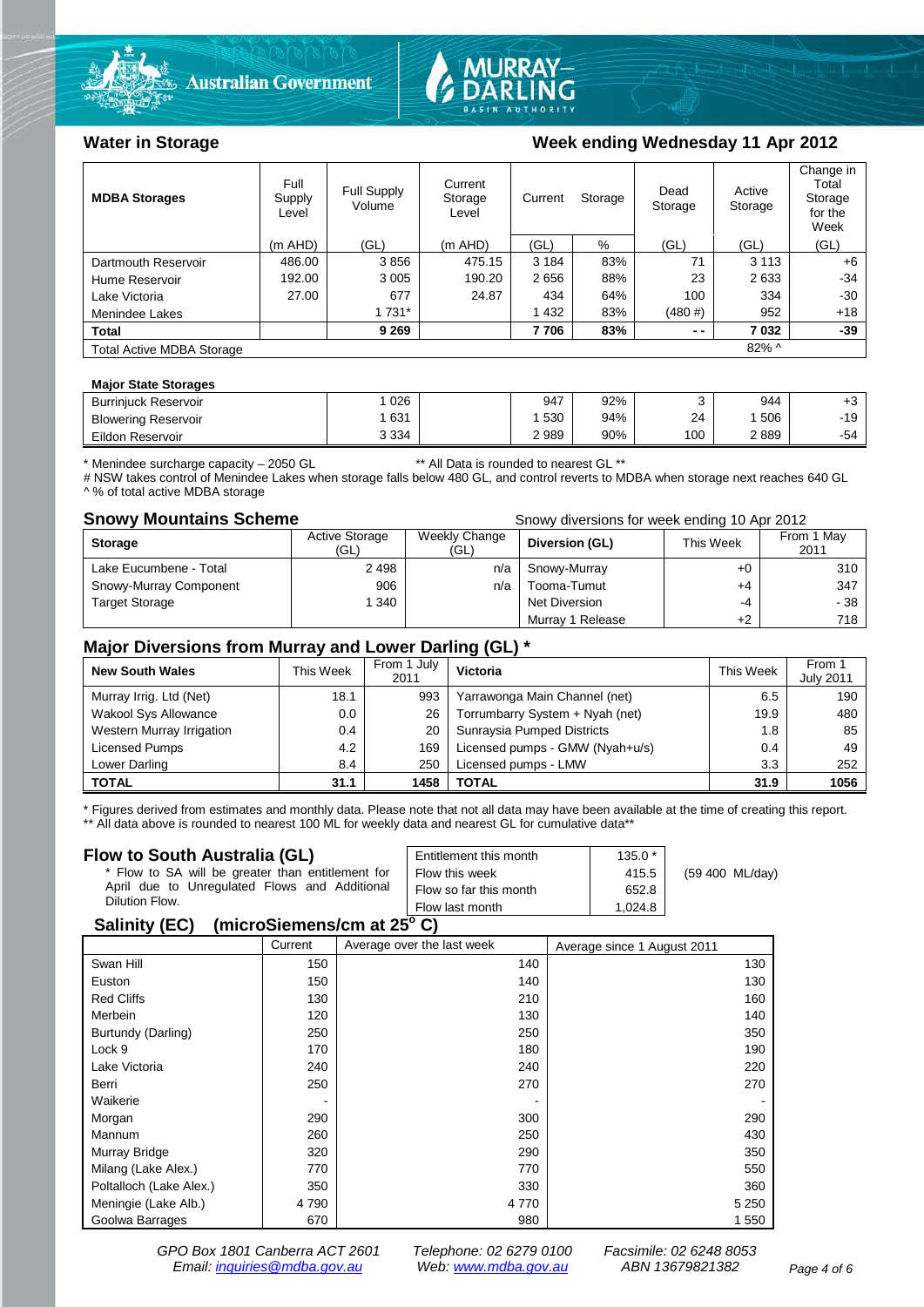



### River Levels and Flows **Week ending Wednesday 11 Apr 2012**

|                                  | Minor Flood<br>Stage | Gauge    | Height  | Flow     | Trend | Average Flow<br>this Week | Average<br>Flow last<br>Week |
|----------------------------------|----------------------|----------|---------|----------|-------|---------------------------|------------------------------|
| <b>River Murray</b>              | (m)                  | local(m) | (m AHD) | (ML/day) |       | (ML/day)                  | (ML/day)                     |
| Khancoban                        |                      |          |         | 2770     | F     | 1410                      | 1 3 9 0                      |
| Jingellic                        | 4.0                  | 1.88     | 208.40  | 5 9 6 0  | R     | 4 3 3 0                   | 5 1 1 0                      |
| Tallandoon (Mitta Mitta River)   | 4.2                  | 1.55     | 218.44  | 780      | F     | 840                       | 1 0 0 0                      |
| Heywoods                         | 5.5                  | 2.45     | 156.08  | 8 2 3 0  | S     | 9530                      | 10 580                       |
| <b>Doctors Point</b>             | 5.5                  | 2.57     | 151.04  | 9650     | S     | 10 960                    | 12 050                       |
| Albury                           | 4.3                  | 1.52     | 148.96  |          |       |                           |                              |
| Corowa                           | 3.8                  | 2.35     | 128.37  | 9 3 6 0  | F     | 10870                     | 11 110                       |
| Yarrawonga Weir (d/s)            | 6.4                  | 1.36     | 116.40  | 7760     | F     | 8 0 7 0                   | 9 0 5 0                      |
| Tocumwal                         | 6.4                  | 2.08     | 105.92  | 8 3 1 0  | S     | 8 4 4 0                   | 9 3 7 0                      |
| Torrumbarry Weir (d/s)           | 7.3                  | 3.06     | 81.61   | 9 9 0 0  | S     | 11 410                    | 19510                        |
| Swan Hill                        | 4.5                  | 2.14     | 65.06   | 11 210   | F     | 15 450                    | 20 350                       |
| Wakool Junction                  | 8.8                  | 6.91     | 56.03   | 28 8 20  | F     | 31 750                    | 32 630                       |
| Euston Weir (d/s)                | 8.8                  | 5.12     | 46.96   | 36 920   | F     | 37 110                    | 35 490                       |
| Mildura Weir (d/s)               |                      |          |         |          |       |                           |                              |
| Wentworth Weir (d/s)             | 7.3                  | 6.11     | 30.87   | 58 400   | R     | 57 370                    | 54 830                       |
| <b>Rufus Junction</b>            |                      | 7.26     | 24.19   | 59 740   | R     | 59 410                    | 58 910                       |
| Blanchetown (Lock 1 d/s)         | $\blacksquare$       | 3.05     |         | 47 160   | R     | 43 170                    | 37 460                       |
|                                  |                      |          |         |          |       |                           |                              |
| <b>Tributaries</b>               |                      |          |         |          |       |                           |                              |
| Kiewa at Bandiana                | 2.7                  | 1.37     | 154.60  | 1 0 8 0  | F     | 1 3 1 0                   | 1 5 9 0                      |
| Ovens at Wangaratta              | 11.9                 | 8.44     | 146.12  | 1750     | S     | 1920                      | 2 700                        |
| Goulburn at McCoys Bridge        | 9.0                  | 2.66     | 94.08   | 3 0 0 0  | F     | 3 200                     | 5780                         |
| Edward at Stevens Weir (d/s)     |                      | 2.09     | 81.87   | 2 1 3 0  | F     | 1970                      | 2 2 7 0                      |
| <b>Edward at Liewah</b>          |                      | 5.22     | 60.60   | 7700     | S     | 7610                      | 7750                         |
| <b>Wakool at Stoney Crossing</b> |                      | 3.84     | 57.33   | 7750     | F     | 8930                      | 9 5 9 0                      |
| Murrumbidgee at Balranald        | 5.0                  | 5.90     | 61.86   | 12 180   | R     | 10 230                    | 9 3 5 0                      |
| Barwon at Mungindi               |                      | 3.27     |         | 180      | F     | 170                       | 130                          |
| Darling at Bourke                | $\blacksquare$       | 5.49     |         | 11 230   | F     | 14 4 20                   | 28 750                       |
| Darling at Burtundy Rocks        |                      | 7.25     |         | 19 010   | S     | 18 840                    | 18 330                       |

Natural Inflow to Hume 6 360 10 100

(i.e. Pre Dartmouth & Snowy Mountains scheme)

**Weirs and Locks** Pool levels above or below Full Supply Level (FSL)

| <b>Murray</b>      | FSL (m AHD) | u/s     | d/s                      |                       | FSL (m AHD) | u/s     | d/s     |
|--------------------|-------------|---------|--------------------------|-----------------------|-------------|---------|---------|
| Yarrawonga         | 124.90      | $-0.09$ | $\overline{\phantom{0}}$ | No. 7 Rufus River     | 22.10       | $+2.16$ | $+4.96$ |
| No. 26 Torrumbarry | 86.05       | $+0.00$ | $\blacksquare$           | No. 6 Murtho          | 19.25       | $+0.13$ | $+3.06$ |
| No. 15 Euston      | 47.60       | $-0.02$ | $\blacksquare$           | No. 5 Renmark         | 16.30       | $-0.05$ | $+2.74$ |
| No. 11 Mildura     | 34.40       | $-0.86$ | $+2.22$                  | No. 4 Bookpurnong     | 13.20       | $+0.58$ | $+3.91$ |
| No. 10 Wentworth   | 30.80       | $+0.17$ | $+3.47$                  | No. 3 Overland Corner | 9.80        | $-0.01$ | $+3.28$ |
| No. 9 Kulnine      | 27.40       | $+0.05$ | $+2.80$                  | No. 2 Waikerie        | 6.10        | $+0.64$ | $+3.32$ |
| No. 8 Wangumma     | 24.60       | $+1.04$ | $+3.51$                  | No. 1 Blanchetown     | 3.20        | $+0.06$ | $+2.30$ |

### **Lower Lakes FSL = 0.75 m AHD**

Lake Alexandrina average level for the past 5 days (m AHD) 0.74

| <b>Barrages</b>       |              | Fishways at Barrages |          |           |               |
|-----------------------|--------------|----------------------|----------|-----------|---------------|
|                       | Openings     | Level (m AHD)        | No. Open | Rock Ramp | Vertical Slot |
| Goolwa                | 128 openings | 0.81                 | 50       | -         | Open          |
| Mundoo                | 26 openings  | 0.71                 | 6        | -         |               |
| <b>Boundary Creek</b> | 6 openings   | -                    |          | -         |               |
| Ewe Island            | 111 gates    |                      | 52       |           |               |
| Tauwitchere           | 322 gates    | 0.76                 | 85       | Open      | Open          |

AHD = Level relative to Australian Height Datum, i.e. height above sea level